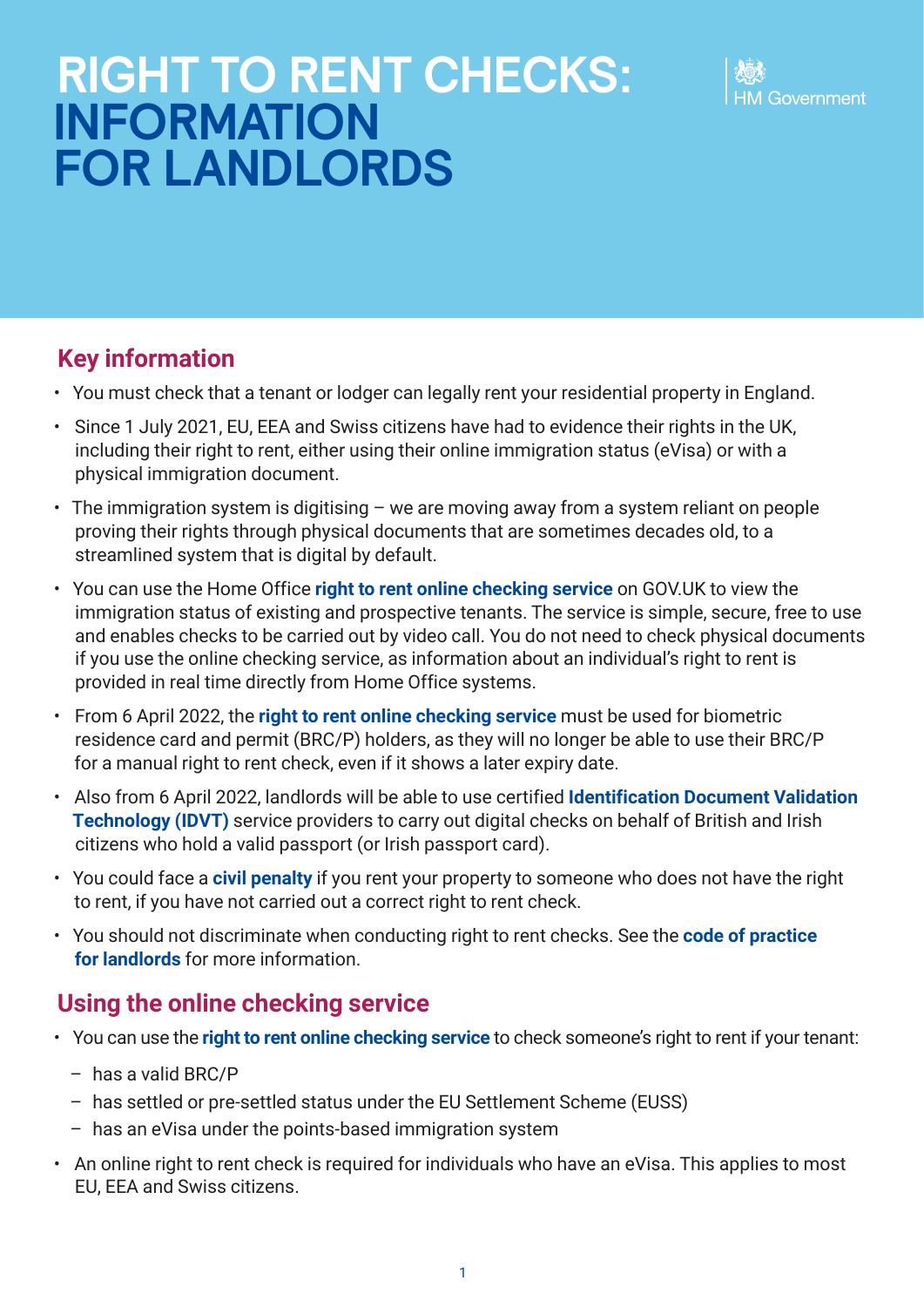- To carry out an online right to rent check, you will need the applicant's date of birth and their 'share code'. You can then **[complete the check online](https://www.gov.uk/view-right-to-rent)** on GOV.UK.
- Your tenant's share code will be valid for 90 days from when they create it. At the end of the 90 days, the code will no longer be valid, and you will no longer have access to your tenant's immigration information, unless they provide you with another, new share code.
- You can also **[check which types of document someone can use](https://www.gov.uk/landlord-immigration-check)** to evidence their right to rent in the UK, for example if they do not have an immigration status (eVisa) that can be shared with you online. A **[guide for EU, EEA and Swiss citizens about viewing and proving their immigration](http://www.gov.uk/government/publications/view-and-prove-your-immigration-status-evisa)  [status](http://www.gov.uk/government/publications/view-and-prove-your-immigration-status-evisa)** (eVisa) is available on GOV.UK.
- Support is available for landlords via the Landlord Enquiry Helpline by calling **0300 790 6268** or queries about the right to rent scheme can be emailed to: **[RighttoRentandRighttoWork@homeoffice.gov.uk](mailto:RighttoRentandRighttoWork%40homeoffice.gov.uk?subject=)**

# **Applications to the EU Settlement Scheme made from 1 July 2021**

- If an EU, EEA or Swiss citizen, or their family member, seeks to rent a property after 30 June 2021 but has not applied to the EUSS and has no alternative immigration status in the UK (such as a visa under the points-based immigration system), then they will not pass a right to rent check.
- There may be situations after 30 June 2021 in which you identify an existing tenant has not applied to the EUSS and does not hold any other form of leave in the UK. They may tell you they have missed the deadline through no fault of their own. In these circumstances you do not need to evict the tenant. You must make a report via GOV.UK to the Home Office using the **[online form](https://eforms.homeoffice.gov.uk/outreach/lcs-reporting.ofml)**, in order to maintain your statutory excuse.
- Where an EU, EEA or Swiss citizen, or their family member has reasonable grounds for missing the EUSS application deadline, they will be given a further opportunity to apply. Further information about how to apply after 30 June 2021 is available on **[GOV.UK](https://www.gov.uk/settled-status-eu-citizens-families/applying-for-settled-status)**.
- On 6 August 2021, the government announced temporary protection for more applicants to the EUSS. This means those who apply after 30 June 2021, and joining family members, will have their rights protected while their application is determined.
- Those who apply to the EUSS after 30 June 2021 will now be able to enter into new tenancy agreements while they await the outcome of their application.
- Where a prospective or existing tenant has a Certificate of Application confirming a valid application to the EUSS after 30 June 2021, this can be used to prove their right to rent when it is verified with the **[Home Office Landlord Checking Service \(LCS\)](https://eforms.homeoffice.gov.uk/outreach/lcs-application.ofml)** on GOV.UK.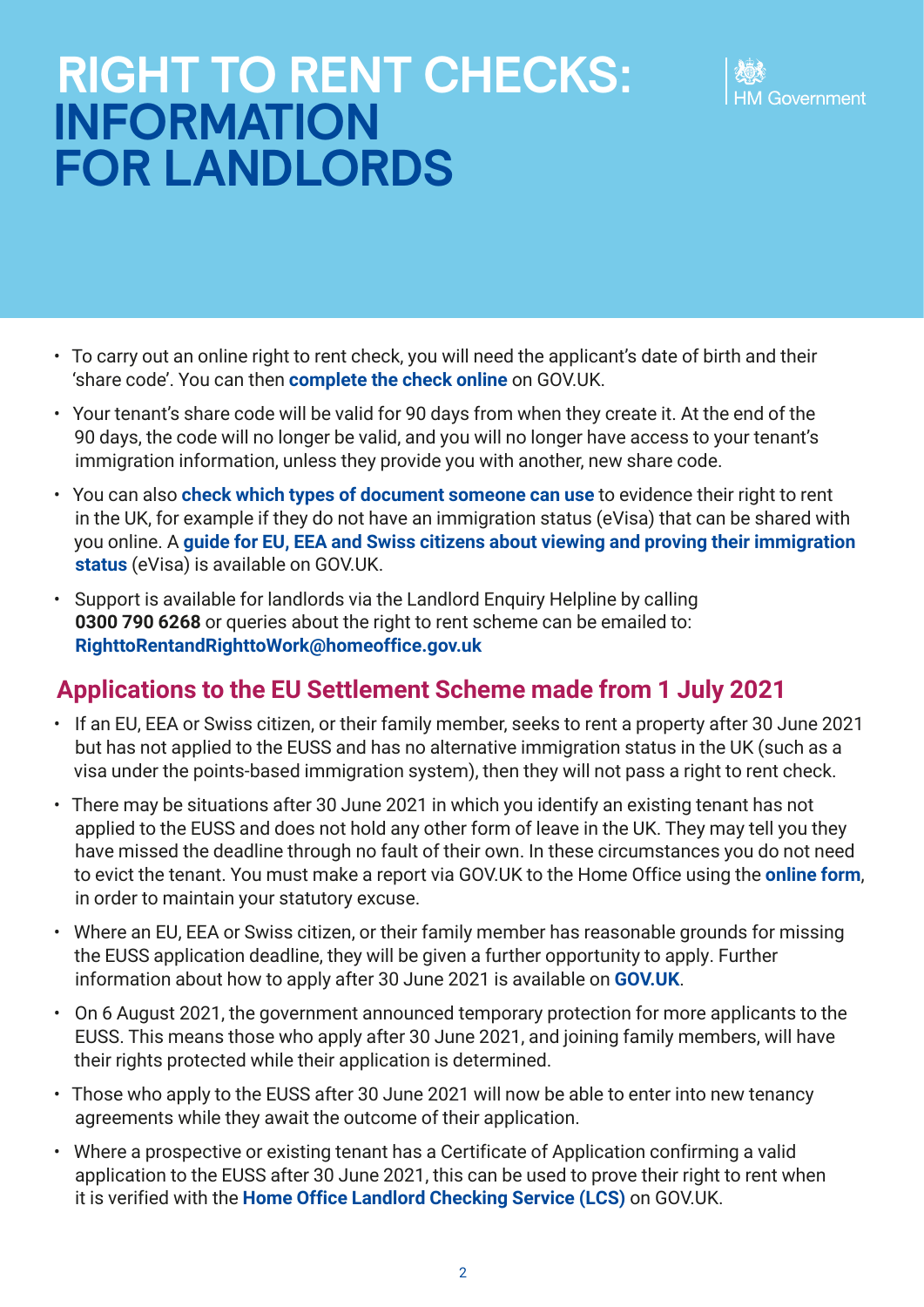

# **Frequently asked questions**

## **What is the right to rent scheme?**

• The right to rent scheme was introduced as part of a suite of measures designed to tackle and deter illegal immigration. It is intended to prevent individuals without lawful immigration status in the UK from accessing accommodation in the private rented sector; and to support efforts to tackle those who exploit vulnerable migrants, often housing them in very poor conditions.

### **Why do landlords carry out right to rent checks?**

- Landlords are required to carry out simple checks, applicable to everyone, including British citizens, to ensure the individual has lawful status in the UK before they rent a property to an individual. There are penalties for landlords who fail to complete the checks and who are later found to have rented to someone without a right to be in the UK.
- There are two types of right to rent checks: a manual document check and an online check. The type of check a landlord needs to carry out will depend on how the individual has been granted their immigration status, and in some circumstances, the individual's preference.

#### **What is the Home Office right to rent online checking service?**

- The online service is simple, secure and free to use and enables checks to be carried out by video call. Landlords do not need to check physical documents, as the individual's right to rent information is provided in real time directly from Home Office systems.
- The online service is customer led. If an individual notices an inaccuracy in their data, they can contact the Home Office for support to resolve this before sharing their details with their prospective or current landlord.
- Landlords must use the '**[View a tenant's right to rent in England service](https://www.gov.uk/view-right-to-rent)**' to carry out an online check. Landlords will not have a defence against liability for a civil penalty if they view or copy the details provided by the individual.

#### **What is an eVisa?**

• Those who have successfully applied to the EUSS or for a UK visa (including permission to stay) using the ID Check app or by visiting a Visa Application Centre, will have created a UK Visas and Immigration (UKVI) account. They will use their UKVI account credentials to sign into the online View and Prove service on GOV.UK, which is where they can access their online immigration information – this is called an eVisa.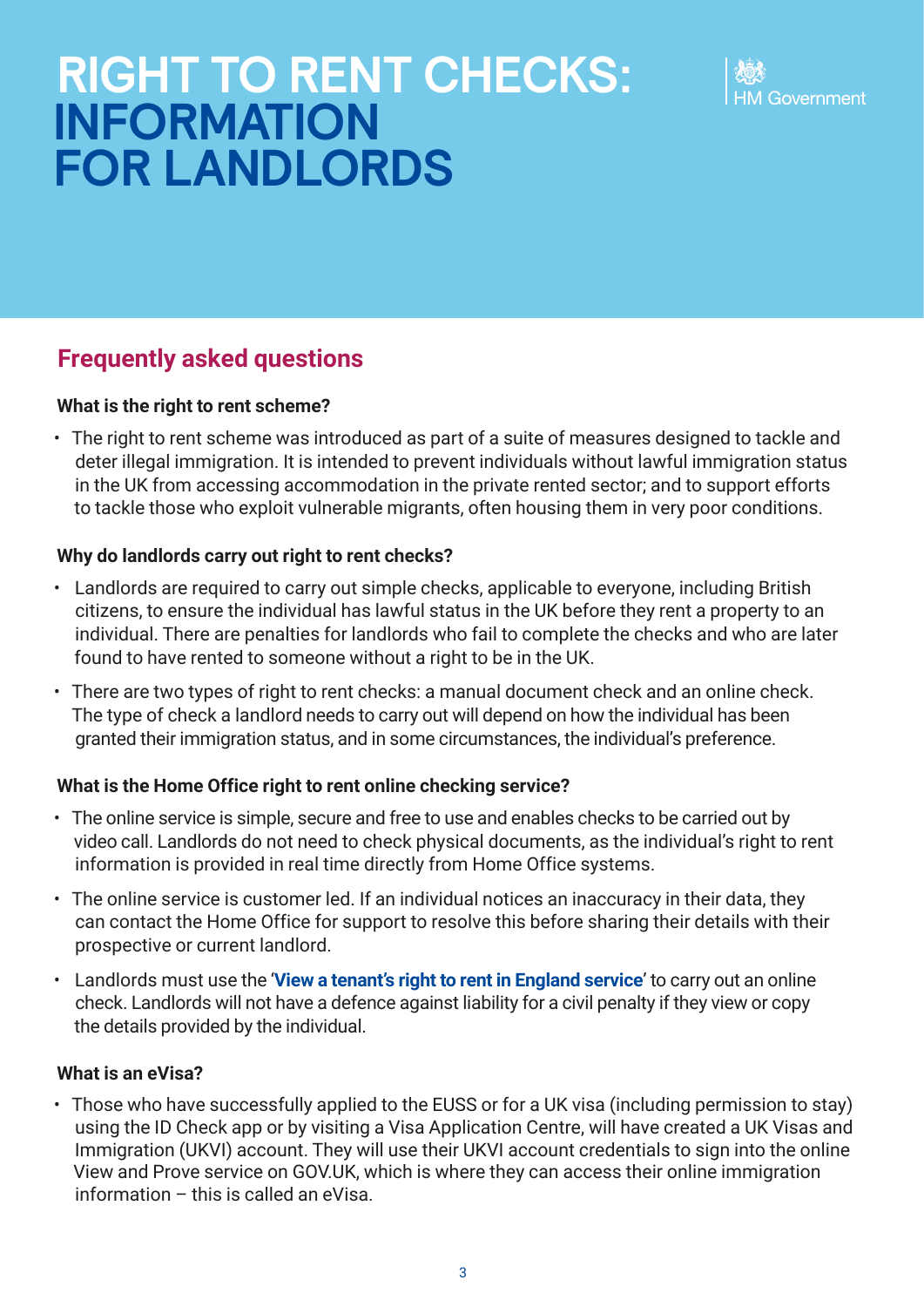### **What if an individual has submitted an application to the EUSS up to and including 30 June 2021, but has not received a decision?**

- EU, EEA and Swiss citizens, and their family members, who have made an application to the EUSS on or before 30 June 2021, and have not yet been granted status, can continue to live in the UK and have a right to rent until their application is finally determined. This includes pending the outcome of any appeal against a decision to refuse status.
- Those who make an application before, but which remains outstanding after 30 June 2021, will be able to rely on their Certificate of Application as proof of their right to rent, when this is verified by the **[Home Office Landlord Checking Service \(LCS\)](https://eforms.homeoffice.gov.uk/outreach/lcs-application.ofml)**.
- Where an individual is unable to evidence their right to rent, as they have an outstanding Home Office application, the landlord must request a right to rent check from the LCS using the online form '**[request a Home Office right to rent check](https://eforms.homeoffice.gov.uk/outreach/lcs-application.ofml)**' on GOV.UK.
- Increasingly, individuals will receive their Certificate of Application digitally. This will enable them to use Home Office online service to prove their right to rent.

## **Are landlords required to conduct retrospective checks on EU, EEA and Swiss citizens?**

- There is no requirement for landlords to carry out a retrospective check on EU, EEA and Swiss citizens who entered into a tenancy agreement up to and including 30 June 2021. Landlords will maintain a continuous statutory excuse against liability for a civil penalty if the initial check was undertaken in line with legislation and published guidance at the time.
- However, we recognise that some landlords may wish to conduct retrospective checks. If a landlord chooses to carry out a retrospective check, they must ensure that they do so in a non‑discriminatory manner.
- If, when carrying out a retrospective check, a landlord discovers that an existing tenant no longer has a right to rent, they do not need to evict the tenant. The landlord must make a report via GOV.UK to the Home Office using the **[online form](https://eforms.homeoffice.gov.uk/outreach/lcs-reporting.ofml)**, in order to maintain their statutory excuse.

## **Are landlords required to conduct retrospective checks on BRC holders?**

• Retrospective checks will not be required on BRC holders who, before 6 April 2022, used their physical card to demonstrate their right to rent. However, if you choose to undertake a retrospective online check and identify that an existing tenant no longer has a right to rent, you do not need to take action to evict them. You must make a report to the Home Office using the **[online form](https://eforms.homeoffice.gov.uk/outreach/lcs-reporting.ofml)**, in order to maintain your statutory excuse and, where possible, encourage them to make an application to the Home Office, such as via the EU Settlement Scheme.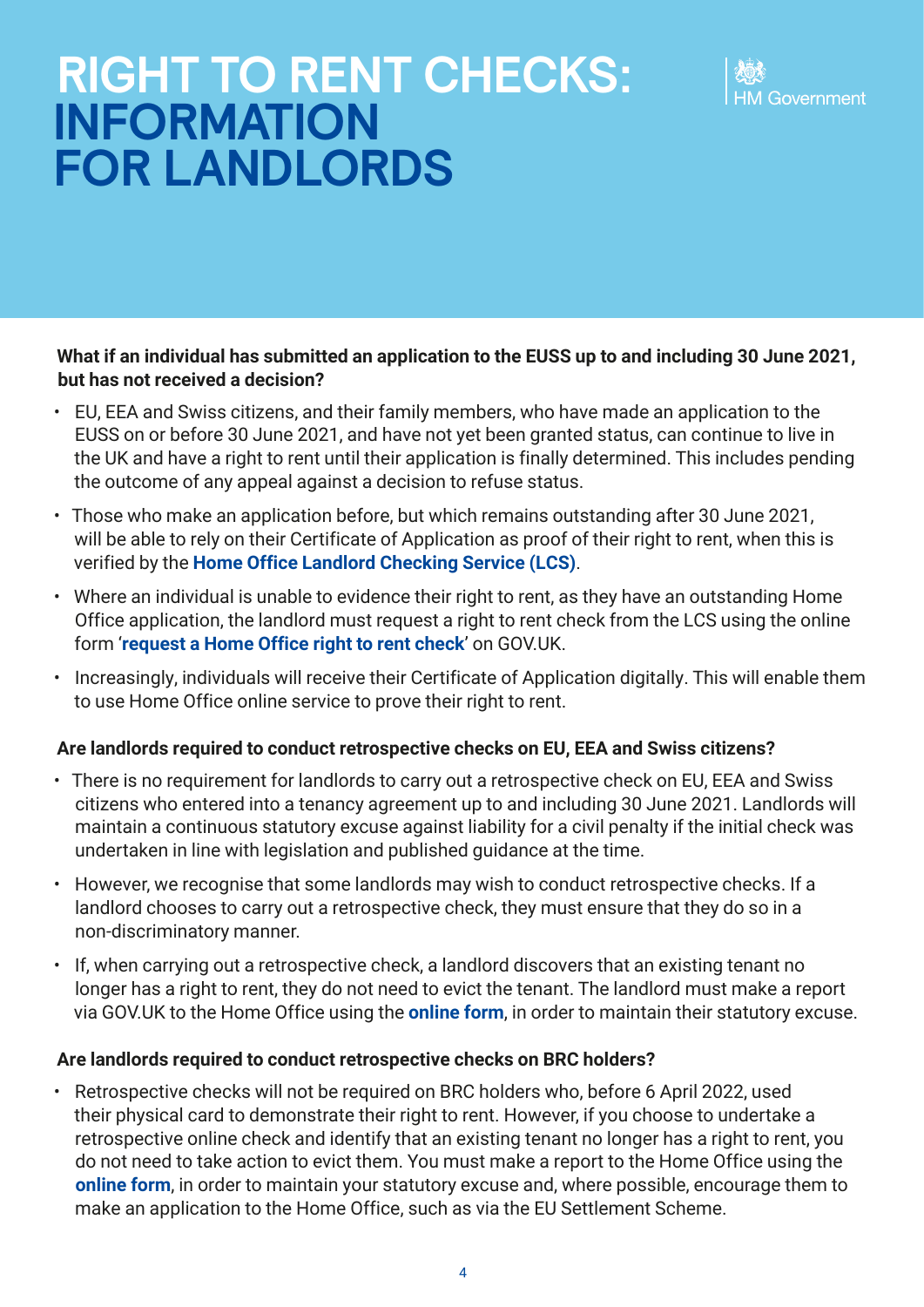### **What should a landlord do if a prospective tenant advises that they've applied to the EUSS after 30 June 2021?**

- Late applicants and joining family members will now be able to take up a new tenancy, while they await the outcome of their applications.
- Where a prospective tenant has a Certificate of Application confirming a valid application has been made to the EUSS after 30 June 2021, landlords should verify this with the **[LCS](https://eforms.homeoffice.gov.uk/outreach/lcs-application.ofml)**.
- Landlords must make a copy of the EU Settlement Scheme Certificate of Application and retain this with the response from the LCS to have a statutory excuse against liability for a civil penalty.
- Landlords must give individuals every opportunity to prove their right to rent and should not discriminate against those with an outstanding EU Settlement Scheme application.

### **What should a landlord do if they find an existing tenant who is an EU, EEA or Swiss citizen, or family member, who has not applied to the EUSS after 30 June 2021?**

- Landlords should advise their tenant to **[apply to the EUSS](https://www.gov.uk/settled-status-eu-citizens-families/applying-for-settled-status)** as soon as possible in order to regularise their immigration status. Where an individual has reasonable grounds for missing the application deadline (30 June 2021) they will be given a further opportunity to apply. They can make an application free of charge and a range of support is available to help them.
- Individuals who make a valid application after 30 June 2021 will be able to rely on their Certificate of Application as proof of their right to rent, when this is verified by the **[LCS](https://eforms.homeoffice.gov.uk/outreach/lcs-application.ofml)**.
- If a landlord discovers that an existing tenant no longer has lawful status in the UK, they do not need to take action to evict the tenant. However, they must make a report via GOV.UK to the Home Office using the **[online form](https://eforms.homeoffice.gov.uk/outreach/lcs-reporting.ofml)**, to maintain their statutory excuse.
- The criminal offence, of knowingly letting to a person without the correct immigration status, is for the most serious cases. It is not intended for landlords who comply with the right to rent scheme and simply make a mistake.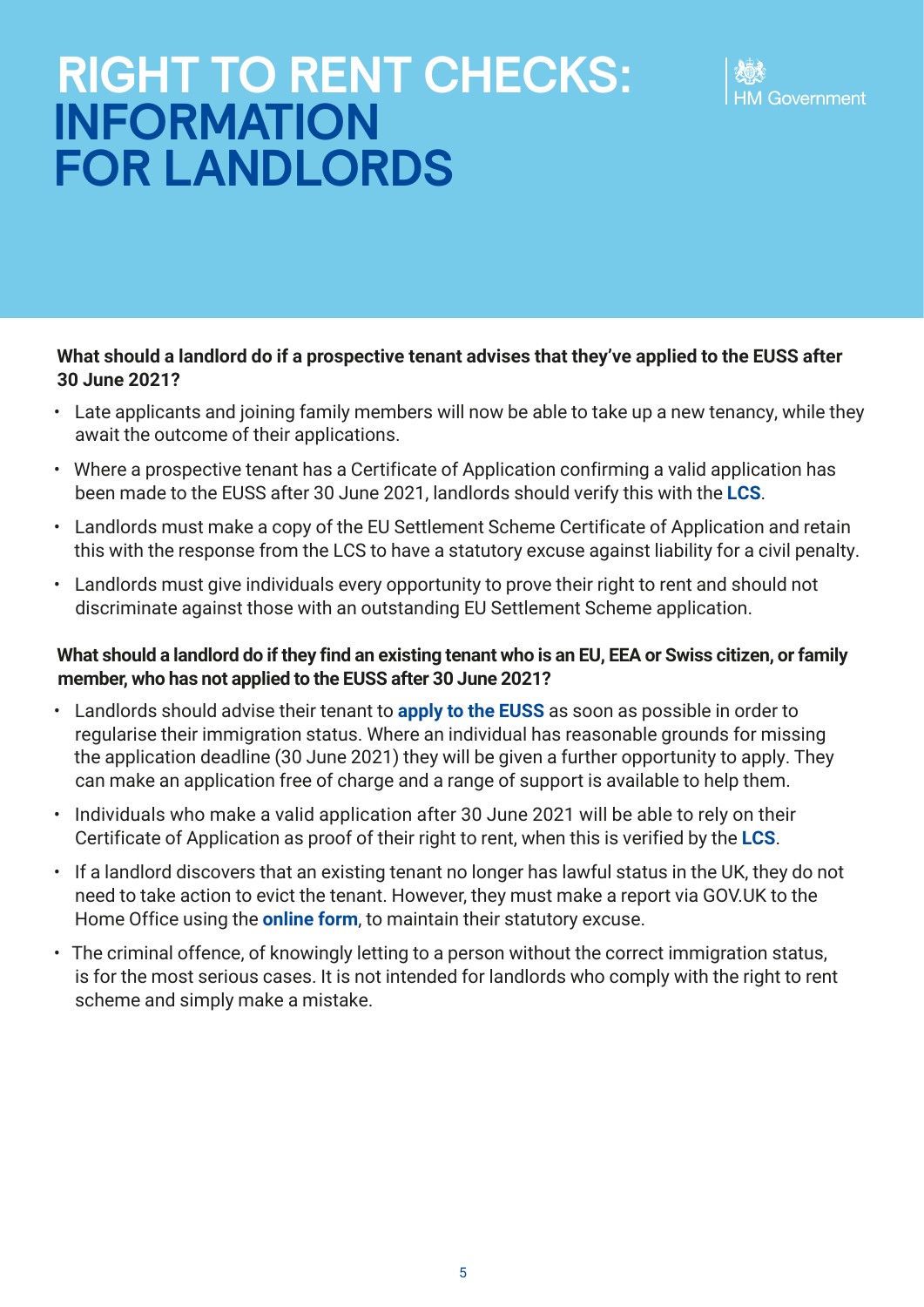### **An EU, EEA or Swiss citizen has difficulties accessing the Home Office online services, where can they go for assistance?**

- Users who require further assistance can contact the **[UKVI Resolution Centre](https://www.gov.uk/contact-ukvi-inside-outside-uk/y)**, which provides telephone and email support to all individuals using the online immigration status services. This includes supporting users through the online journey:
	- helping them to access or recover their account
	- helping them to update their personal details
	- sharing status on their behalf if they are unable to do so themselves
- The Resolution Centre will also be able to assist users who are experiencing technical issues with their online immigration status, and where necessary, enable their status to be verified through alternative means.
- If the individual needs access to a device or the internet, many local libraries have computers where they can access the internet. They can find **[details of their local library here](https://www.gov.uk/local-library-services)**.
- Individuals can find information on how the Home Office uses and protects your personal data by reading the following privacy notices:
	- **[Borders, immigration and citizenship](https://www.gov.uk/government/publications/personal-information-use-in-borders-immigration-and-citizenship)**
	- **[View and Prove](https://view-immigration-status.service.gov.uk/privacy)**

#### **What guidance is being given to landlords to avoid discrimination when carrying out a right to rent check, and what should an individual do if they feel they have been discriminated against whilst undergoing right to rent check?**

- The Home Office has published statutory codes of practice on GOV.UK for employers and landlords on how to avoid unlawful discrimination when undertaking checks, and clearly stipulates landlords should provide individuals with every opportunity to demonstrate their right to rent. Landlords should not discriminate on the basis of race, or any of the other protected characteristics. More information on how to avoid discrimination is available on **[GOV.UK](https://www.gov.uk/government/publications/right-to-rent-landlords-code-of-practice)**.
- We are clear that those who discriminate are breaking the law. Anyone who believes they have been discriminated against, either directly or indirectly, may bring a complaint before the courts.
- Where individuals need expert advice and support on discrimination, they can contact the Equality Advisory Support Service (EASS) on 0808 800 0082. Further information can be found on the **[Equality Advisory Service](https://www.equalityadvisoryservice.com/)** website.